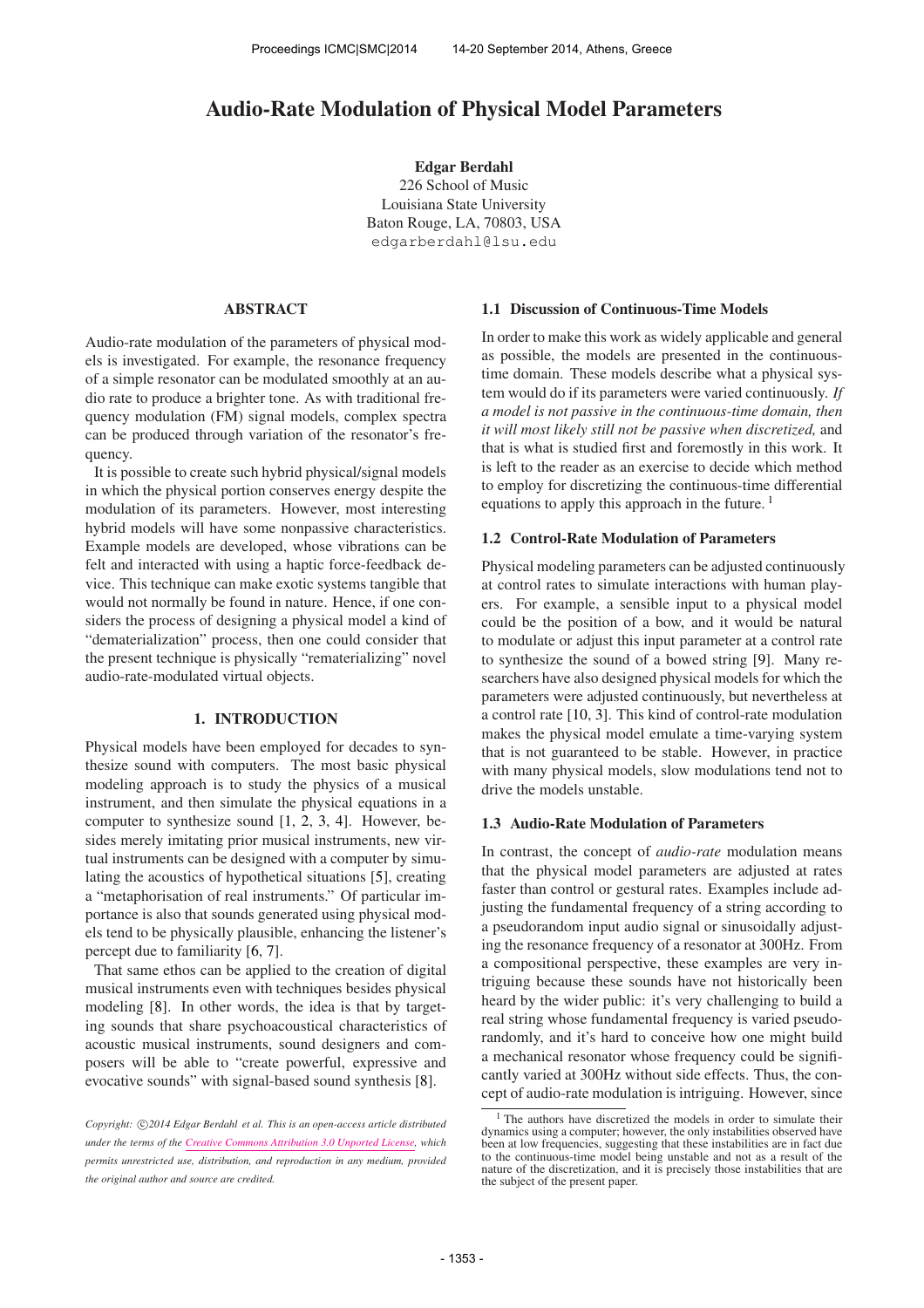the modulations generally happen at fast speeds, audio-rate modulations are less likely to be stable (except for a specific class of passive models identified below in Sections 2.1-2.2). Therefore, when making music using audio-rate modulation of physical model parameters, care needs to generally be taken to avoid choosing unstable settings.

# 1.4 Tangibility

A further advantage of this approach is that it can make signal-based algorithms tangible with a force-feedback haptic device, since physical models are arguably the best way to program haptic devices [4]. The physical model allows a way for a user to interact with a signal-based algorithm as rendered by the physical model.

Alexandros Kontogeorgakopoulos et al. have completed related prior pioneering work in making signal-based algorithms tangible by way of *haptic audio effects* [11, 12]. In this work, a musical audio or speech signal is fed into a physical model as an input to be processed by the physical model. Kontogeorgakopoulos has derived ways of employing physical models to produce similar psychoacoustical effects as certain signal-based audio effects algorithms, thereby making the effects tangible [13]. The present work differs in that the application is not signal processing of an input musical audio or speech signal but rather direct sound synthesis.

# 2. PASSIVE MODELS

### 2.1 Passivity

If physical model parameters are modulated in a passive way, then energy cannot be created by the model or its modulation. Consequently, subject to assumptions about the haptic hardware and software implementation, the net system will be stable [4]. Although stability is not necessarily a requirement for musical applications, it can be convenient if a system does allow for implementations that are guaranteed stable. For this reason, we introduce continuoustime models that are guaranteed to be stable in the following section.

# 2.2 Modulation of Losses

As a mechanical musical instrument is struck, plucked, bowed, etc., energy is imbued into it. It will continue to vibrate until *losses* remove this energy, eventually allowing the instrument to essentially come to rest. There are many sources of loss, including friction and damping, that cause the energy of vibration to be converted into heat, etc. When such losses are incorporated into a continuoustime physical model, then any terms providing such pure losses can be modulated in real time without destabilizing the model, as long as the model does not incorporate any external sources of energy and as long as the loss parameters do not change sign. The reason for this is that pure losses instantaneously dissipate energy; therefore, increasing or decreasing the (positive) loss coefficients should not be able to destabilize a (passive physical) system that is initialized with only a finite amount of energy [14].

Consider a network of interconnected masses and springs, for which the springs incorporate some linear damping loss. If the coefficient describing this damping is suddenly reduced to zero, resulting in an ideal spring, then this cannot destabilize the system since it does not contain any external sources of energy and is initialized with only a finite amount of energy. Conversely, if the coefficient describing this damping is suddenly increased, then it, because it implements a loss, will either decrease the time before the system eventually comes to rest, or under some circumstances it will cause no change in the energy decay time (e.g. if this energy is not accessible to the loss).

# *2.2.1 Example: Modulation of Damping in a 1DOF Mechanical Resonator*

A mechanical resonator can be formed by connecting a mass m to ground via a spring  $(k, R)$  as depicted in Figure 1. If the mass is displaced, then it will tend to oscillate with respect to ground. To facilitate connection to a haptic device, the model also incorporates a plectrum, which provides for haptic interaction with the resonator (see Figure 1).



**Figure 1.** A resonator is formed by a mass  $m$  connected to ground via a spring  $(k, R)$ . A human can pluck this resonator by way of a virtual plectrum and haptic device.

This approach was first tested using a single resonator, but the results were extended to a more complex model in order to obtain a more interesting sound. The model was a perhaps oversimplified, but nonetheless intriguing, modal model of four gamelan bars. The model did not incorporate beating or any significant amplitude modulation. The damping loss  $R(t)$  for the gamelan bars was then configured to turn on and off at frequencies close to 4 Hz. In other words, the damping parameter  $R(t)$  was switched back and forth between  $0.3 \text{ N/(m/s)}$  and almost no damping (i.e. close to  $0 \text{ N/(m/s)}$ ), as demonstrated in the example sounds files:

- *GamelanPassiveDampMod.wav* and
- *GamelanPassiveDampMod2.wav*.

The result was a gamelan-like sound and elementary haptic interaction, for which the sound evidenced noticeable amplitude modulation at frequencies close to 4 Hz. The waveform for one strike on one of the gamelan bars is shown in Figure 2.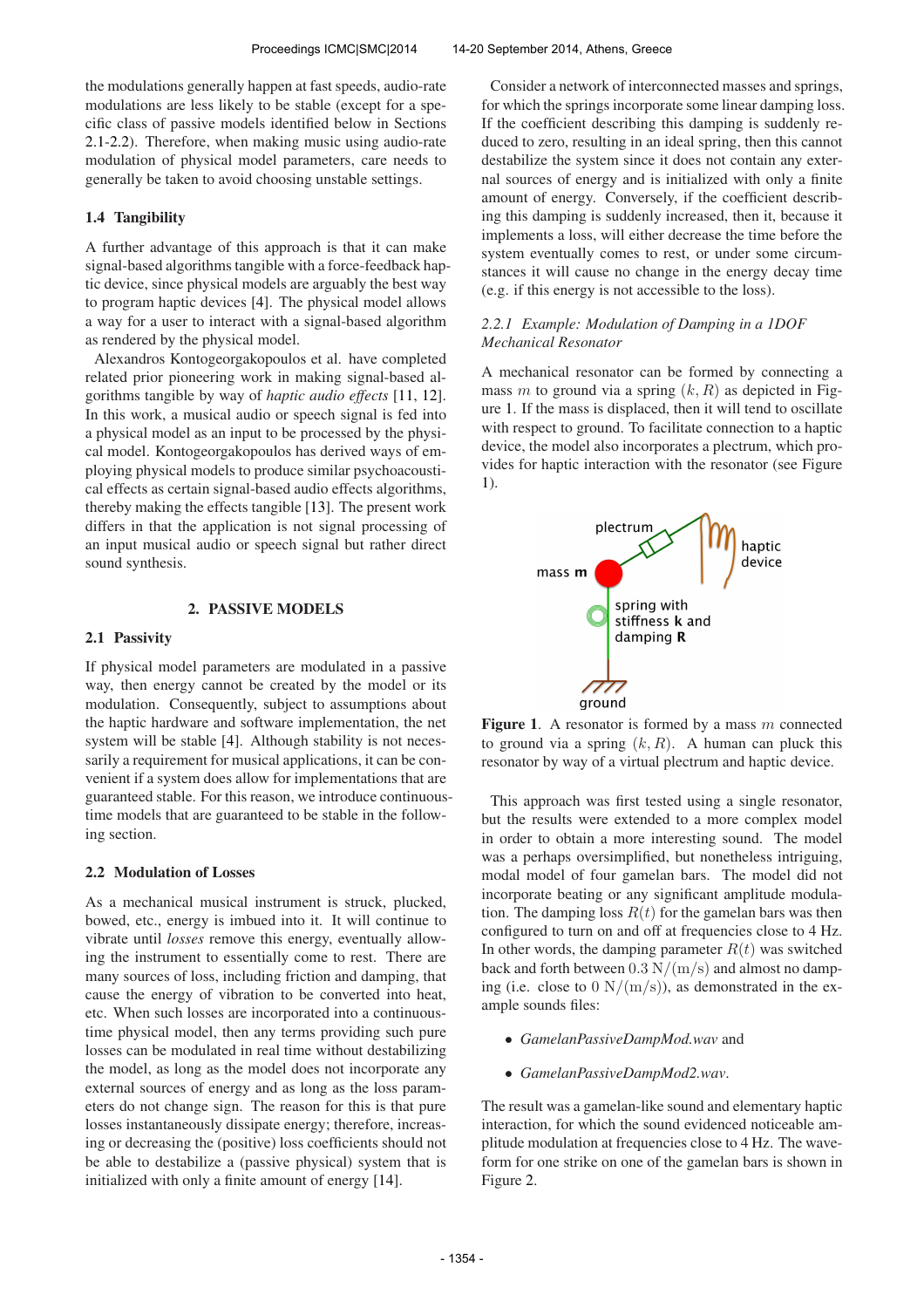

Figure 2. Displacement of a virtual gamelan bar when plucked via a haptic device and subjected to passive damping modulation.

Further passive models can similarly be created by simply modulating pure losses such as damping in other models. However, some limitations in this technique can be observed. Its effect on the sound is limited by its passivity as soon as the increased damping affects the sound, it also removes energy from the physical model, thereby bringing the model closer to rest. Therefore, in general when long decay times are desired, passive damping modulation is *not* an effective approach for employing external signals to modulate the sound of physical models, unless an additional energy source is provided that can sustain the virtual vibrations.

#### 2.3 Nonpassive Damping Modulation

The approach from the previous section can be extended by allowing the modulating signal to make damping parameters become negative as well as positive. A "negative damper" is dangerous as it creates energy locally in a model and can destabilize the model; however, in some situations, it can be balanced by a sufficient amount of positive damping at a later time. In making the example sound *GamelanNonpassiveStrongRM.wav*, the damping parameter  $R(t)$  was switched back and forth between  $-5.64$  N/(m/s) and 6.36 N/(m/s) at 60 Hz. Therefore, on average the damping parameter was positive. The result was a somewhat Gamelan-like tone with a significantly long decay time but featuring a rapid amplitude modulation at 60 Hz. The sound could be described as a kind of ring modulation of the Gamelan sound. Such a model with large negative damping values could go unstable depending on the precise contents of the model; however, we found the model to be stable when connected to a plectrum and haptic device as depicted in Figure 1. The reader is encouraged to try out the same demonstration patch *GamelanDampingMod˜.maxpat* to explore the dynamic behaviors discussed in Section 2.

#### 3. NONPASSIVE MODELS

Most approaches for modulating the parameters of a physical model will result in nonpassive behavior, which may or may not be problematic for a specific application. In this section, some approaches are described using example models that provide useful results.

### 3.1 Audio-Rate Modulation of the Resonance Frequency of a Mechanical Resonator

While the elemental haptic interaction with the resonator shown in Figure 1 is intriguing, the sound is perhaps a bit bare. It sounds like a transient followed by an exponentially decaying sinusoid. Therefore, it is interesting to consider modulating the parameters of the resonator. In Section 2, modulating the damping was already considered; therefore, here we consider modulating the resonance frequency  $f_0(t)$  of the resonator instead. One way to implement this is to allow the stiffness  $k(t)$  and mass  $m(t)$  of the resonator to be modulated, as indicated by the thin red arrows in Figure 3, while the damping parameter  $R$  is held constant. For this work, the resonator is implemented using a phasor approach with equivalent mass  $m(t)$  as described further in Appendix A [15, 16].



Figure 3. Modulating the stiffness  $k(t)$  and mass  $m(t)$  of a mechanical resonator model to change its frequency.

#### 3.2 Sinusoidal Frequency Modulation

To make the timbre more rich, the resonance frequency  $f_0(t)$  can be varied sinusoidally [17].<sup>2</sup> The "Simple FM" synthesis program suggests employing the following equation to determine the frequency  $f_0(t)$  of the resonator [3]:

$$
f_0(t) = f_c \cdot \left(1 + d\sin(2\pi f_m t)\right),\tag{1}
$$

where  $f_c$  is the carrier frequency,  $f_m$  is the modulation frequency, and  $d$  is the frequency deviation  $d$ .

The reader can hear the effect of the sinusoidal frequency modulation by comparing the sound files *resonator.wav* with *resonator-SFM.wav*. The frequency of the unmodulated resonator (i.e.  $f_c$ ) is tuned to MIDI note 52 (*E3* at 164.8Hz), and the magnitude response for a window near the beginning of the plucked resonator sound is shown in thick blue in Figure 4. For the frequency-modulated waveform *resonator-SFM.wav*, the tone is much brighter due to  $d = 0.95$  and  $f_m = 4.03 f_c$ . Because  $f_m/f_c$  is not tuned precisely to an integer, some beating is audible; however, because the modulation frequency is tuned almost harmonically, partials nearly corresponding to an (odd) harmonic

<sup>2</sup> Alexandros Kontogeorgakopoulos has explored a similar technique. Instead of implementing a model that gives precisely the same output as the FM synthesis algorithm, he has designed a series of physical models, whose fundamental frequencies vary over time due to various simulated physical influences [18].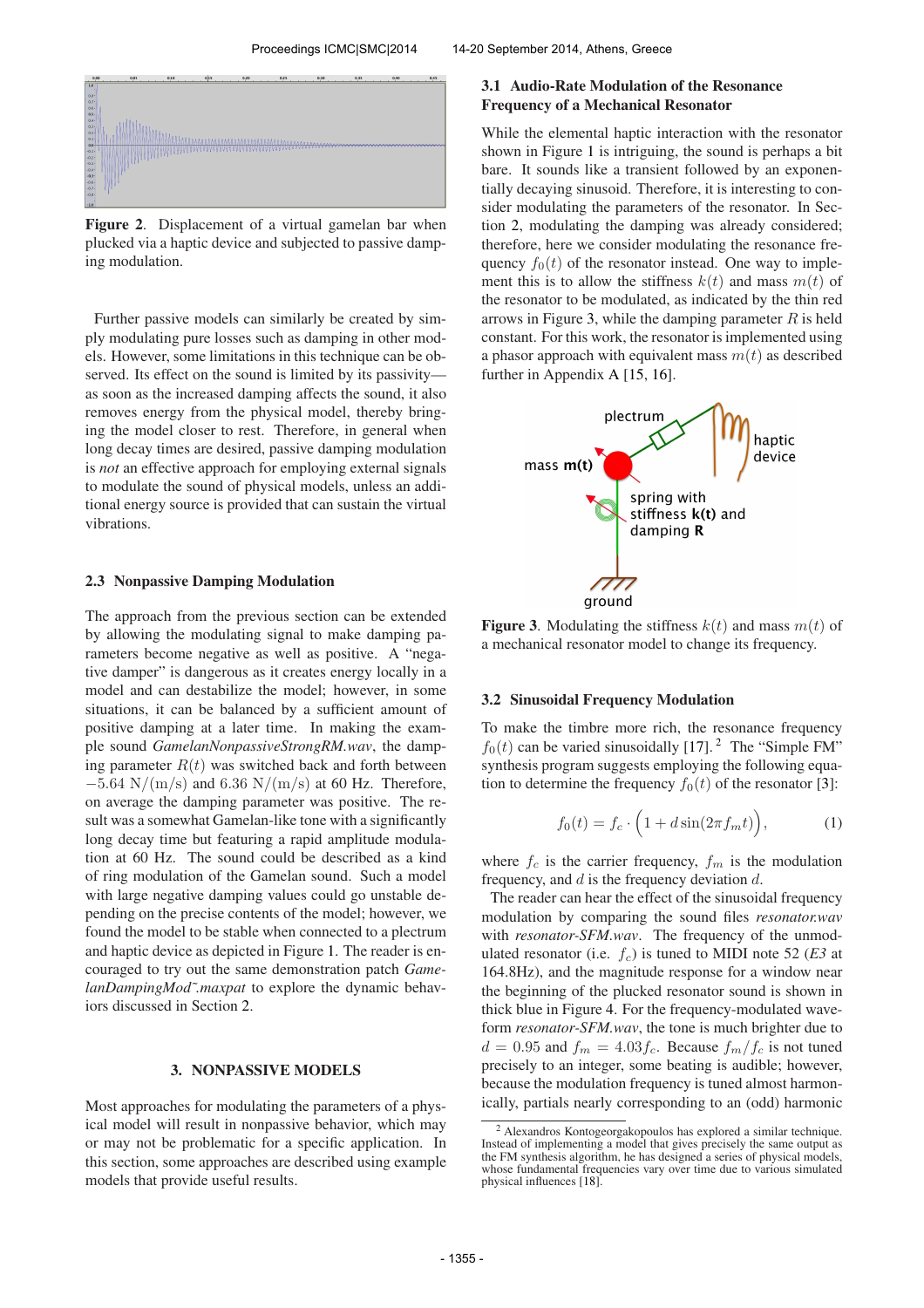series can be clearly observed in Figure 4 in thin red. Consequently, the timbre is brighter with sinusoidal frequency modulation.



Figure 4. Magnitude response of a simple plucked resonator (e.g.  $d = 0$  in thick blue) overlaid over a frequencymodulated plucked resonator (e.g.  $d = 0.95$  and  $f_m =$  $4.03f_c$  in thin red). Note that the energy near OHz comes as a result of the model's excitation via a virtual plectrum.

Although this model was not always passive, it is still musically useful. When the oscillator is *not* in contact with the plectrum (see Figure 4), the model is passive and sounds like an exponentially decaying FM synthesizer. In contrast, when the oscillator *is* in contact with the plectrum, the energy in the oscillator tends to slowly grow gradually, at a rate proportional to how hard the user is pressing into the oscillator (see Figure 10). This interaction is intriguing and musically useful.

#### 3.3 Random Frequency Modulation

In contrast with sinusoidal modulation, the frequency of the resonator can alternatively be *randomly* modulated. The *rand˜* object in Max is useful for this purpose. *rand˜* outputs a noise signal that is bandlimited at frequency  $f_B$ . It does so by linearly interpolating its output between -1 and 1. Consequently, by introducing *rand˜* using the same scaling constant  $d$ , it becomes possible to modulate the frequency of the resonator randomly. If it is desired to prevent the resonance frequency from becoming smaller than some  $f_{min}$ , then the following equation can be employed to determine  $f_0(t)$ :

$$
f_0(t) = \max\left( \left| f_c \cdot \left( 1 + d \cdot rand^*(f_B) \right) \right|, f_{min} \right), \quad (2)
$$

for which  $f_{min}$  may be set to a value such as 20Hz to prevent subsonic sound.

If  $f_B$  is set to a low bandwidth such as  $f_B = 5Hz$ , and if  $d \approx 0.1$  or similar, the resonance frequency will sound as if it is slowly wandering. This has an intriguing sonic character and can be performed expressively using a haptic device. The changes in resonance frequency can be felt, particularly when the resonance frequency is either becoming relatively low or is ceasing to be relatively low. Conversely, if  $f_B$  is set much higher, such as on the order of 500Hz, then the resonator will assume a more noise-like character. The model *pluck a resonator˜.maxpat* included

with this paper can be used to experiment with the techniques from both this section and Section 3.2.

#### 3.4 Plucked Strings

The same approaches outlined for resonators can also be applied to vibrating strings. Consider the simple plucked string model depicted in Figure 5. It can be adapted for real-time control of the fundamental frequency by adding a virtual slide bar as shown in Figure 6, for which the string is assumed to be arbitrarily long yet still tensioned appropriately. The position of the slide bar determines the point



Figure 5. Simple plucked string model.

at which the leftward-going wave is reflected back toward the right, hence setting the fundamental frequency of the portion of string that the listener hears (see Figure 6). The Max patch *pluck\_a\_string~.maxpat* included with this paper allows one to experiment with sinusoidal, sawtooth, and random frequency modulation of vibrating strings.



Figure 6. Arbitrarily long plucked string with slide bar for changing pitch.

#### *3.4.1 Sinusoidal Frequency Modulation of Strings*

Sinusoidal frequency modulation tends to make the string sound brighter, similarly to the case in Section 3.2.<sup>3</sup>

#### *3.4.2 Sawtooth Frequency Modulation of Strings*

Sawtooth frequency modulation with sufficiently large  $f_m$ is similar but has a more grainy character due to the transients in the sawtooth signal. In contrast, at such slow modulation frequencies (e.g.  $f_m < 2Hz$  and similar), the sound is quite different. The instruments do not sound so much like strings anymore. Their pitch variations are almost dizzying, and the transient at the end of each sawtooth cycle has a perceptually similar outcome to re-energizing the strings over and over. Illustrative examples can be heard in the file *SawtoothStrings.mov*, which further demonstrates the advantage of locking the phases of multiple sawtooth waveform generators together in the case of multiple strings simultaneously.

<sup>&</sup>lt;sup>3</sup> For this model, the fundamental frequency of the string cannot be set negative so an absolute value function (or similar) must be incorporated  $\overline{\text{into}}$  (1).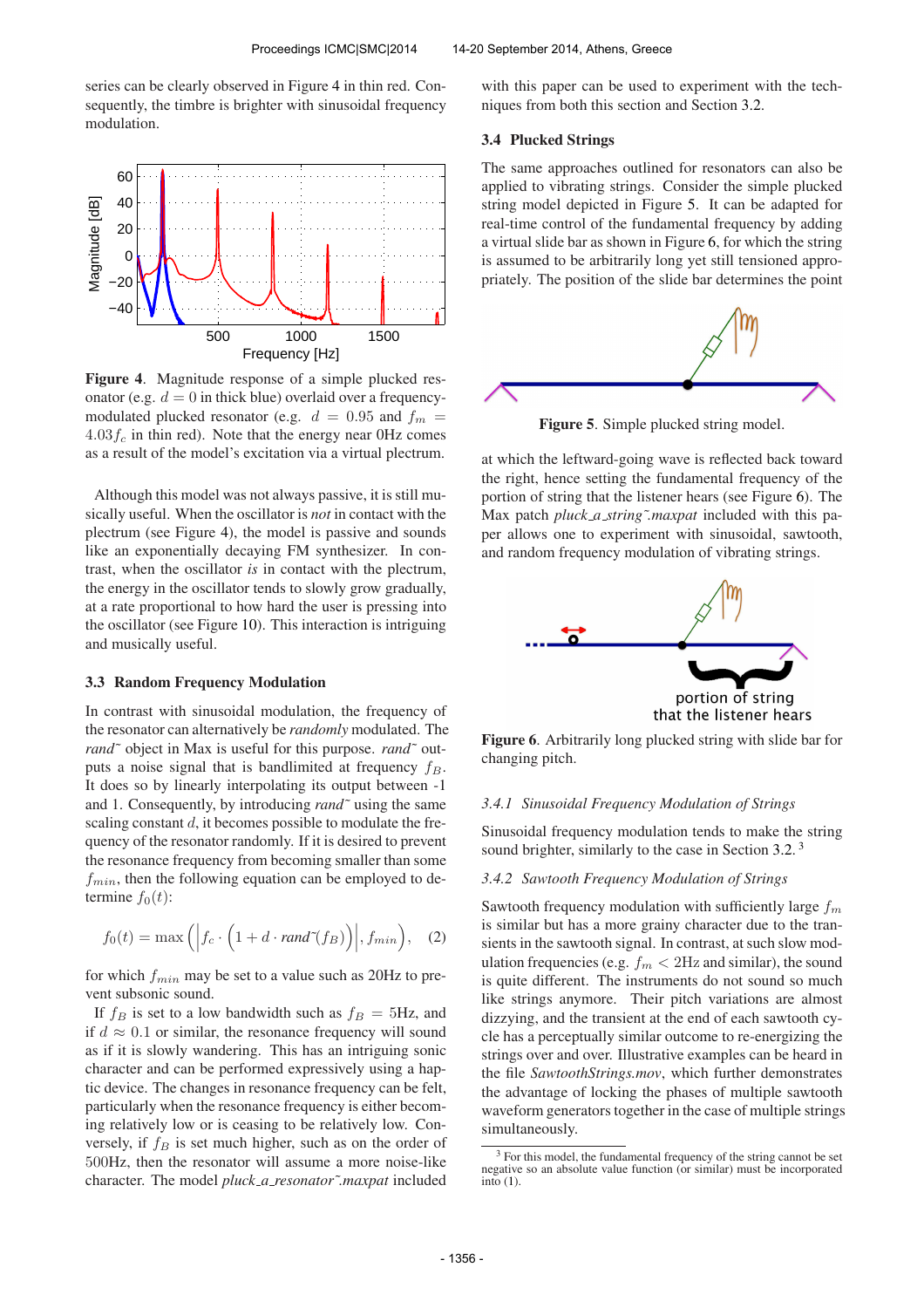#### *3.4.3 Random Frequency Modulation of Strings*

The effect of random fundamental frequency modulation on the initial response of a plucked virtual string with  $f_c$  = 36.7Hz (MIDI note 26, i.e. *D2*) is represented in Figure 7. The unmodulated case with  $d = 0$  is shown in thick blue, and the modulated case with  $d = 0.15$  and  $f_B = 6000$ Hz is shown in thin red (see Figure 7). Because  $f_B$  is set so large, the spectrum of the randomly modulated string is quite broadband, although clearly some of the lowest harmonics are still distinguishable above the noise-like sound (see the lowest seven or eight harmonics of the thin red spectrum in Figure 7). Readers may wish to listen to closely related sound examples in the included file *string ex MIDI 25.wav* or the video *RandomStrings.mov*.

### *3.4.4 Rhythm Generation using very low Fundamental Frequencies*

One interesting usage of strings tuned to very low fundamental frequencies (e.g. 0.4Hz, 1Hz, etc.) is that they can be employed to generate rhythms. However, such rhythms can be performed using higher pitches by first initializing the strings at typical audio pitches. For example, if the strings are tuned to a chord, plucked, and then immediately dropped to very low fundamental frequencies, the audio content in the strings will slowly bounce back and forth creating rhythms with the tonal content originally stored in the strings. This can be observed in the sounds *subsonicfreq-4strings.wav* and *subsonic-freq-1string.wav*, the first part of which is shown in Figure 8. This example demonstrates how physical modeling can be employed to synthesize sounds that would be very difficult to create in the real world even using (modified) acoustic musical instruments in a scientific laboratory.



**Figure 8.** String that was plucked at  $t=0$  sec when tuned to a note with a typical "audible" fundamental frequency, which was then dropped to about 0.4Hz starting at time  $t=1.7$  sec.

### 4. MUSIC COMPOSITION *TRANSMOGRIFIED STRINGS*

The above methods have been applied to vibrating strings in the creation of the music composition *Transmogrified Strings*. For the composition, eight force-feedback sliders are controlled from a laptop to provide interaction with virtual vibrating strings and to produce eight output channels of audio. The haptic device housing the eight forcefeedback sliders was custom made for performing the composition. The device consists of a clear, plastic acrylic box that houses four FireFader boards [19] (see Figure 9).

To emphasize the physical nature of the interaction, a video camera showing the view from Figure 9 is projected onto a large screen at the venue. The video delay should be as short as possible to promote coherence between the sound and the video.



Figure 9. Bank of four FireFader devices, including eight motorized faders total.

#### 4.1 Philosophy

Haptic force-feedback devices can provide an exquisite tangible connection to software, but many questions still remain about how to program these devices. In music, another way of framing these questions is to ask, "How can haptic force-feedback devices best enable and support expressive new music performance?" *Transmogrified Strings* aims to help answer this question by investigating it in the context of plucked string sounds. For the composition, a series of virtual plucked string instruments have been designed, which have been made tangible (e.g. "rematerialized") via the FireFader haptic device.

### 4.2 Programme Notes

Oxford Dictionaries defines *transmogrify* as "transform, especially in a surprising or magical manner," which is the basic concept of *Transmogrified Strings.* It aims to surprise the listener with sounds that are both new yet uncannily familiar. In each section, virtual plucked string instruments are transformed via a specific kind of operation. For example, strings can be tuned as low as 0.5Hz or as high as the upper bounds of human hearing. The virtual strings retain their tangible character even as the sound changes drastically, and the feel of the instruments changes too, which in turn affects the performer's rematerialized interaction with the virtual strings. The composition is organized into various sections, each of which is preceded and punctuated by the strumming of a harp. As the strings are *transmogrified* differently in each section, they are specifically

- I. *solemnified* (typical plucked strings playing a solemn melody),
- II. *demystified* (the strings are enlightened),
- III. *vivified* (the strings are plucked while gradually increasing their pitches and then instantly reducing their pitches again),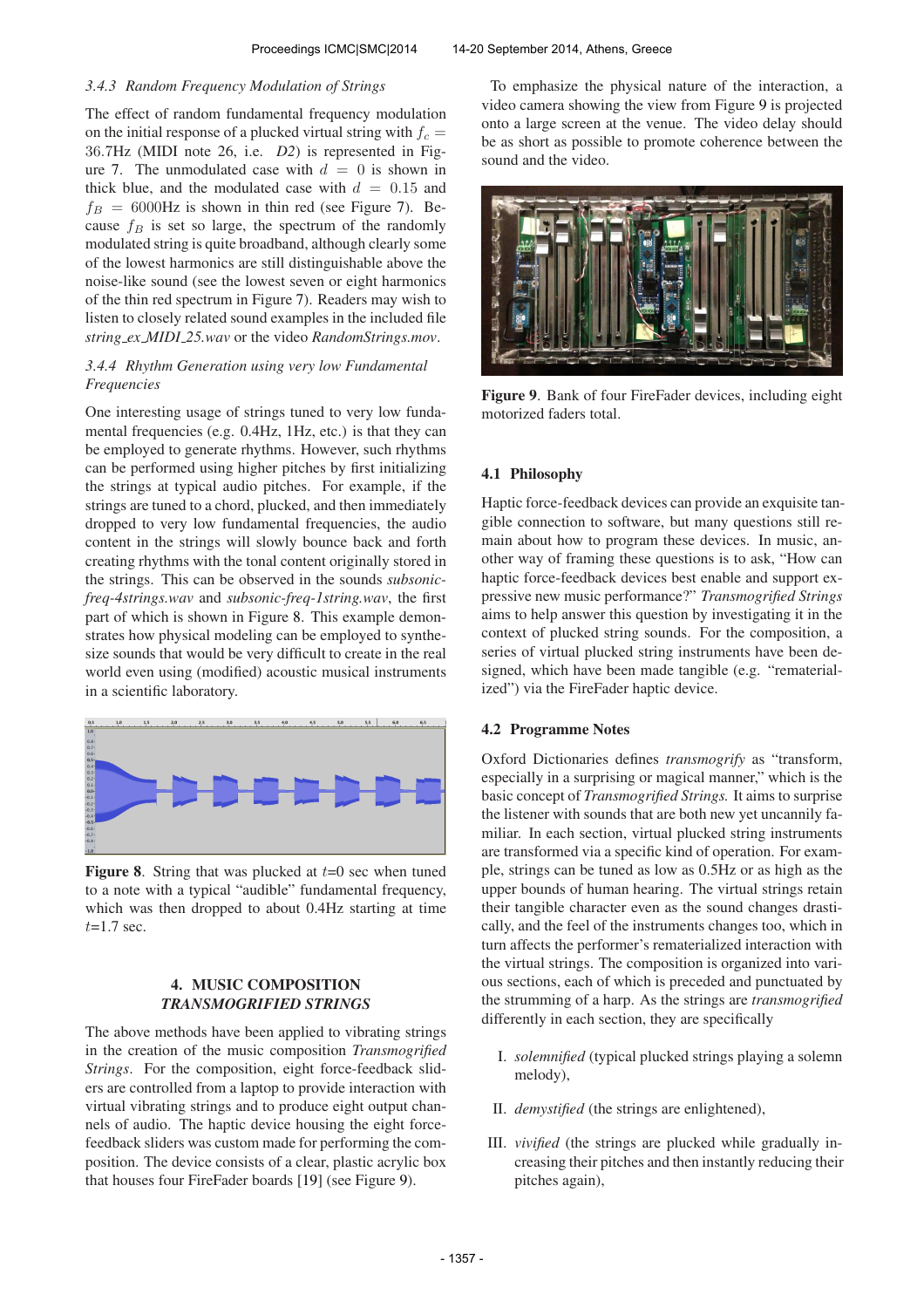

**Figure 7.** Magnitude response of a plucked string (e.g.  $d = 0$  in thick blue) overlaid on top of a randomly frequencymodulated plucked string (e.g.  $d = 0.15$  in thin red).

- IV. *solidified* (the string masses greatly increased, causing their pitches to become subsonically low to create rhythms), and finally
- V. *declassified* (a string is made to fall apart into individual, disconnected masses).

# 5. CONCLUSION

In this foray into the audio-rate modulation of physical models, it was decided to focus more on producing intriguing sounds and physical interactions rather than producing models which would be stable under all conditions. The reader is encouraged to download the audio samples, video samples, and Max patches associated with this paper for further evaluation of the models from a personal perspective.<sup>4</sup>

Several models for audio-rate modulation of the parameters of physical models were implemented and tested. In general, it was observed that slower audio-rate modulation, such as modulation with bandwidths less than 20Hz, were more likely to be stable than audio-rate modulation at faster rates. However, damping modulation was shown to be capable of implementing consistently passive models despite the audio-rate modulation, although the application of such models was limited to tones with shorter decay times.

Further models for audio-rate modulation, such as frequency modulation of physical models, were tested that were not guaranteed to be stable because they were nonpassive. However, they were still useful for many parameterizations. This includes frequency modulation of a resonator. The implementation discussed in the appendices was determined to be applicable over a wide range of parameters.

Subjectively, *sinusoidal* frequency modulation was useful for brightening the timbre of low-order models at low computational expense and creating new sounds. *Sawtooth* and *random* frequency modulation were also subjectively intriguing, paving the way for creating more new sounds of unusual character. Such methods were employed in creating the music composition *Transmogrified Strings* for eight haptic devices.

#### 5.1 Final Words on Tangibility

Overall the techniques described in this paper can make exotic systems tangible that would not normally be found in nature. Hence, if one considers the process of designing a physical model a "dematerializing" process, then one could consider that the present technique is "rematerializing" new kinds of audio-rate-modulated virtual objects. For example, a haptic interaction with an FM-modulated resonator (ref. Section 3.2) is depicted in Figure 10. While the plectrum is in contact (i.e. when the force in Figure 10 (bottom) is non-zero), the user can not only feel the vibrations of the resonator, but these vibrations are even strong enough to significantly modulate the position of the haptic device itself (see Figure 10, above in red) enabling a rich kind of bidirectional musical interaction—the user not only controls the physical model to produce intriguing sounds, but the model also exerts some control over the user. This interaction is the motivation for the development of the models in this paper.



Figure 10. Above: position of a frequency-modulated resonator (in blue) and a haptic device (in red), below: force between the frequency-modulated resonator and the haptic device as exerted by the plectrum.

## 6. REFERENCES

[1] C. Cadoz, A. Luciani, and J.-L. Florens, "Synthèse musicale par simulation des mécanismes instrumentaux," *Revue d'acouqistique*, vol. 59, pp. 279–292, 1981.

<sup>4</sup> [https://ccrma.stanford.edu/˜eberdahl/ARMPMPExamples.zip](https://ccrma.stanford.edu/~eberdahl/ARMPMPExamples.zip)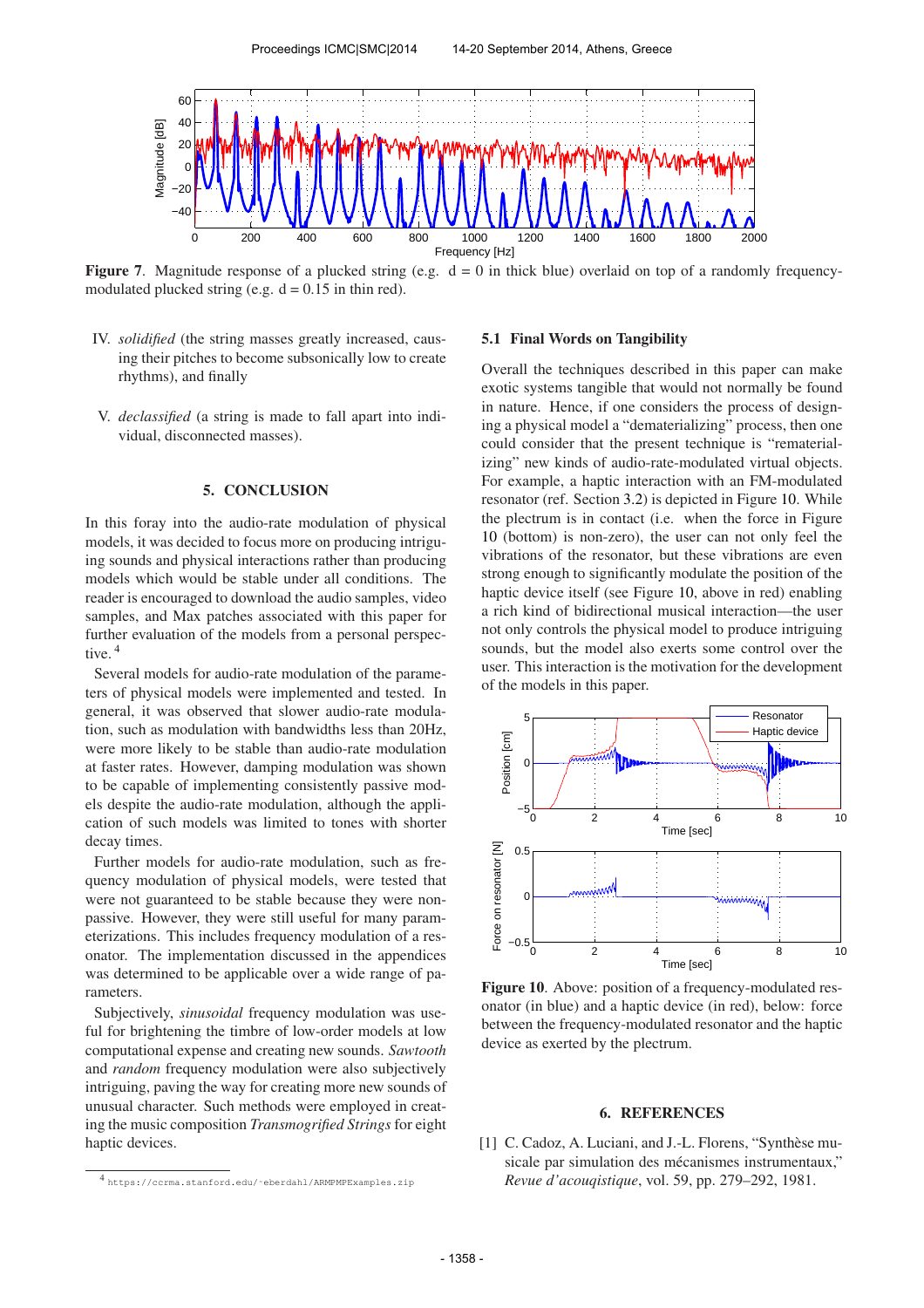- [2] J. Smith III, "Synthesis of bowed strings," in *Proceedings of the International Computer Music Conference*, Venice, Italy, 1982.
- [3] C. Roads, *The Computer Music Tutorial*. Cambridge, MA: MIT Press, February 1996.
- [4] E. Berdahl, J.-L. Florens, and C. Cadoz, "Using physical models is necessary to guarantee stable analog haptic feedback for any user and haptic device," in *Proceedings of the 8th Sound and Music Computing Conference*, Padua, Italy, July 6-9 2011.
- [5] N. Castagne and C. Cadoz, "Creating music by means of 'physical thinking': The musician oriented Genesis environment," in *Proc. 5th Internat'l Conference on Digital Audio Effects*, Hamburg, Germany, Sept. 2002, pp. 169–174.
- [6] N. Castagné and C. Cadoz, "A goals-based review of physical modeling," in *Proceedings of the International Computer Music Conference*, Barcelona, Spain, Sept. 5-9 2005.
- [7] I. Peretz, D. Gaudreau, and A.-M. Bonnel, "Exposure effects on music preference and recognition," *Memory and Cognition*, vol. 26, no. 5, pp. 884–902, 1998.
- [8] S. Beck, *Making Music with Csound*. Cambridge, MA, USA: MIT Press, January 2000, ch. Acoustic Viability: A Design Aesthetic for Synthetic Musical Instruments.
- [9] E. Maestre, M. Blaauw, J. Bonada, E. Guaus, and A. Perez, "Statistical modeling of bowing control applied to violin sound synthesis," *IEEE Transactions on Audio, Speech, and Language Processing*, vol. 18, no. 4, pp. 855–871, May 2010.
- [10] P. Cook and G. Scavone, "The synthesis toolkit (STK), version 2.1," in *Proc. Internat'l Computer Music Conf.*, Beijing, China, 1999.
- [11] A. Kontogeorgakopoulos and G. Kouroupetroglou, "Low cost force-feedback haptic interaction with haptic digital audio effects," in *Lecture Notes in Artificial Intelligence: Gesture and Sign Language in Human-Computer Interaction and Embodied Communication*, E. Efthimiou, G. Kouroupetroglou, and S.-E. Fotinea, Eds., vol. 7206. Springer Verlag, 2012, pp. 48–57.
- [12] ——, "Simple cases of low cost force-feedback haptic interaction with haptic digital audio effects," in *Proc. 9th International Gesture Workshop*, Athens, Greece, 2011.
- [13] A. Kontogeorgakopoulos and C. Cadoz, "Designing and synthesizing delay-based digital audio effects using the CORDIS-ANIMA physical modeling formalism," in *Proceedings of the Sound and Music Computing Conference*, Berlin, Germany, 2008.
- [14] S. Sastry, *Nonlinear Systems: Analysis, Stability, and Control*. Springer, New York, NY, 2004.
- [15] M. Mathews and J. Smith III, "Methods for synthesizing very high Q parametrically well behaved two pole filters," in *Proc. Stockholm Musical Acoustic Conference (SMAC)*, Stockholm, Sweden, August 6-9 2003.
- [16] E. Berdahl and J. Smith III, "An introduction to the Synth-A-Modeler compiler: Modular and open-source sound synthesis using physical models," in *Proceedings of the Linux Audio Conference*, Stanford, CA, USA, April 2012.
- [17] J. Chowning, "The synthesis of complex audio spectra by means of frequency modulation," *Journal of the Audio Engineering Society*, vol. 21, no. 7, pp. 526–534, September 1973.
- [18] A. Kontogeorgakopoulos, Ph.D. dissertation, Grenoble Institute of Technology, Grenoble, France, 2010.
- [19] E. Berdahl and A. Kontogeorgakopoulos, "The Fire-Fader: Simple, open-source, and reconfigurable haptic force feedback for musicians," *Computer Music Journal*, vol. 37, no. 1, pp. 23–34, Spring 2013.
- [20] J. Pierce and S. Van Duyne, "A passive nonlinear digital filter design which facilitates physics-based sound synthesis of highly nonlinear musical instruments," *Journal of the Acoustical Society of America*, vol. 101, no. 2, pp. 1120–1126, February 1997.

### A. IMPLEMENTATION OF AN INTERNALLY ENERGY-PRESERVING RESONATOR

For the purposes of shortening the following discussion, the resonator will be assumed to have zero internal damping.<sup>5</sup> Thus, the energy U stored internally in the spring and mass shown in Figure 1 can be written as the sum of the kinetic energy stored in the moving mass and the potential energy stored in the spring:

$$
U = \frac{1}{2}m\dot{x}^2 + \frac{1}{2}kx^2,
$$
 (3)

where x is the position of the mass,  $\dot{x}$  is the velocity of the mass,  $k$  is the stiffness of the spring, and  $m$  is the mass. Assuming that there is very little damping, the resonance frequency

$$
f_0 = \frac{1}{2\pi} \sqrt{\frac{k}{m}}.\tag{4}
$$

Thus, the resonance frequency can be adjusted by changing  $k$  and or  $m$ ; however, doing so also will generally affect the potential energy. That is detrimental to the stability—if the resonator is generating energy when it is being frequency modulated, then that energy can cause the vibrations of the resonator to suddenly become very large (i.e. too loud to be conveniently listened to) or this energy can spread to other parts of the model, in this case being imparted to the haptic device and potentially driving it unstable.

In prior work, it was observed that  $k$  could be changed without affecting the energy  $U$  if  $k$  was changed only when

<sup>5</sup> For the purposes of argumentation, the damping could in any case be implemented externally to the resonator.